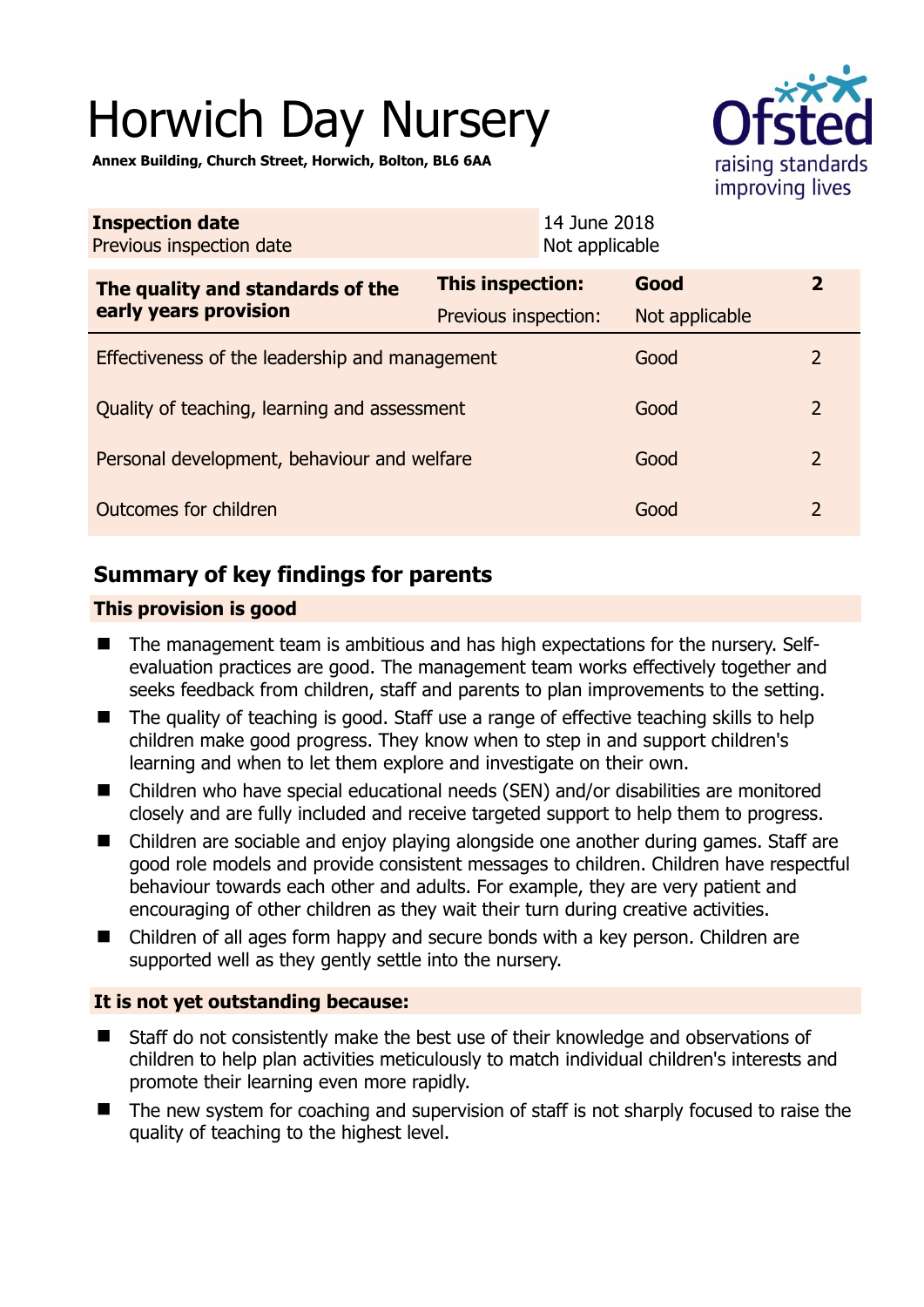# **What the setting needs to do to improve further**

#### **To further improve the quality of the early years provision the provider should:**

- make the most of what is known about individual children's interests to plan precisely so specific areas of development can be targeted for really rapid progress
- $\blacksquare$  embed the new system for coaching and supervision of staff performance and help raise the quality of teaching to the highest level.

### **Inspection activities**

- The inspector observed the interactions between staff and children during activities indoors and outdoors.
- The inspector carried out a joint observation with the new manager.
- The inspector held a meeting with the managers and spoke with staff and children.
- The inspector took account of the views of parents spoken to during the inspection.
- The inspector checked the evidence of the suitability of the staff, confirmation of staff training and qualifications, looked at a selection of children's records and discussed safeguarding procedures and the self-evaluation process.

## **Inspector**

Linda Shore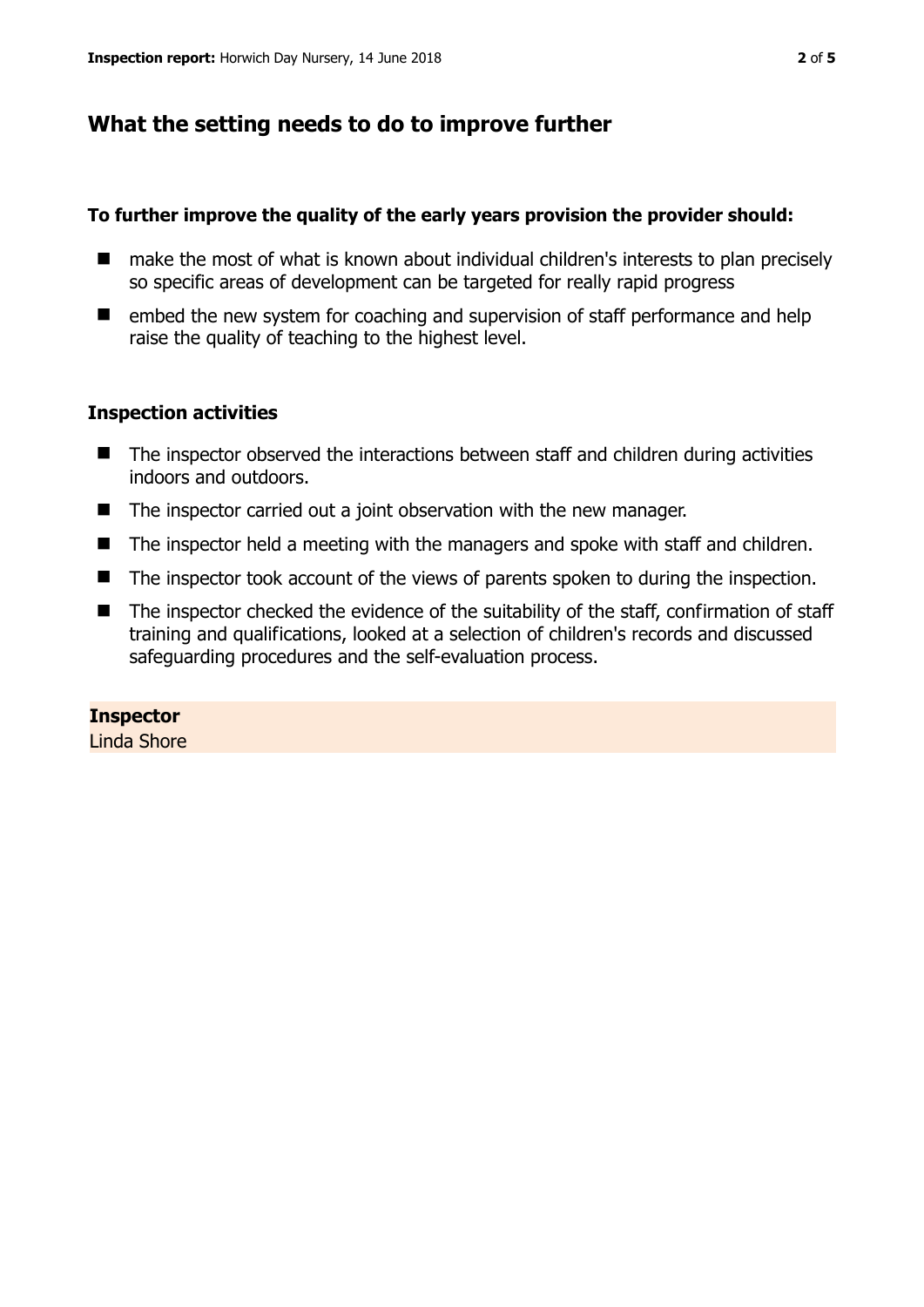# **Inspection findings**

#### **Effectiveness of the leadership and management is good**

Safeguarding is effective. Staff have a good understanding of their roles and responsibilities in keeping children safe, including wider safeguarding issues. They know how to identify and report any concerns they have about a child's welfare. Managers follow robust recruitment procedures to ensure the suitability of those who they employ. Staff are deployed well to ensure children are always safe and qualification ratios are met. Managers accurately monitor the quality of the provision and they provide staff with training which has a positive impact on the quality of teaching and learning. For example, staff have received additional training in maintaining children's files and tracking their progress to help them identify what children need to learn next. Parents are highly complimentary. They comment positively on the progress their children make, how happy they are and the friendly staff. Accidents are recorded and shared with parents.

#### **Quality of teaching, learning and assessment is good**

Children take part in group activities and enthusiastically join in with number songs and rhymes. Staff effectively adapt activities to ensure all children are included. For instance, they decide they need six cheeky monkeys in their song and one child acts as an alligator to count out the children that are left. There is a good range of resources available and the space is well organised so that children can access activities of their choice and move them around. For example, children who have an interest in dolls can access a good range of accessories then take the dolls with them to read a book. Children particularly enjoy creative activities, such as rolling a ball through paint, observing the marks they make and the colours they create as the paints mix.

#### **Personal development, behaviour and welfare are good**

Children quickly develop a secure understanding of acceptable behaviour. They share well, take turns and show respect for each other and the toys. Any minor behavioural issues are dealt with effectively and positively by staff. Children show good levels of self-esteem, they respond excitedly and staff praise them for their efforts and achievements. Children are physically active and make good use of outdoor playtime. For example, babies confidently climb up the ladder and slide down the slide. Older children ride cycles and scooters, demonstrating a good sense of balance. They learn how to keep themselves safe as they follow staff guidance about where to ride. Children understand they need to wash their hands before lunch so they, 'Don't get germs and feel sick'.

## **Outcomes for children are good**

All children, including those who have SEN and/or disabilities, gain important skills to prepare them for the next stage in their learning, including school. Older children learn to sit for increasing periods and enjoy story time. Toddlers develop good communication skills and extend their vocabulary. Babies feel secure to explore their physical skills as they learn to move around the floor and pull themselves up.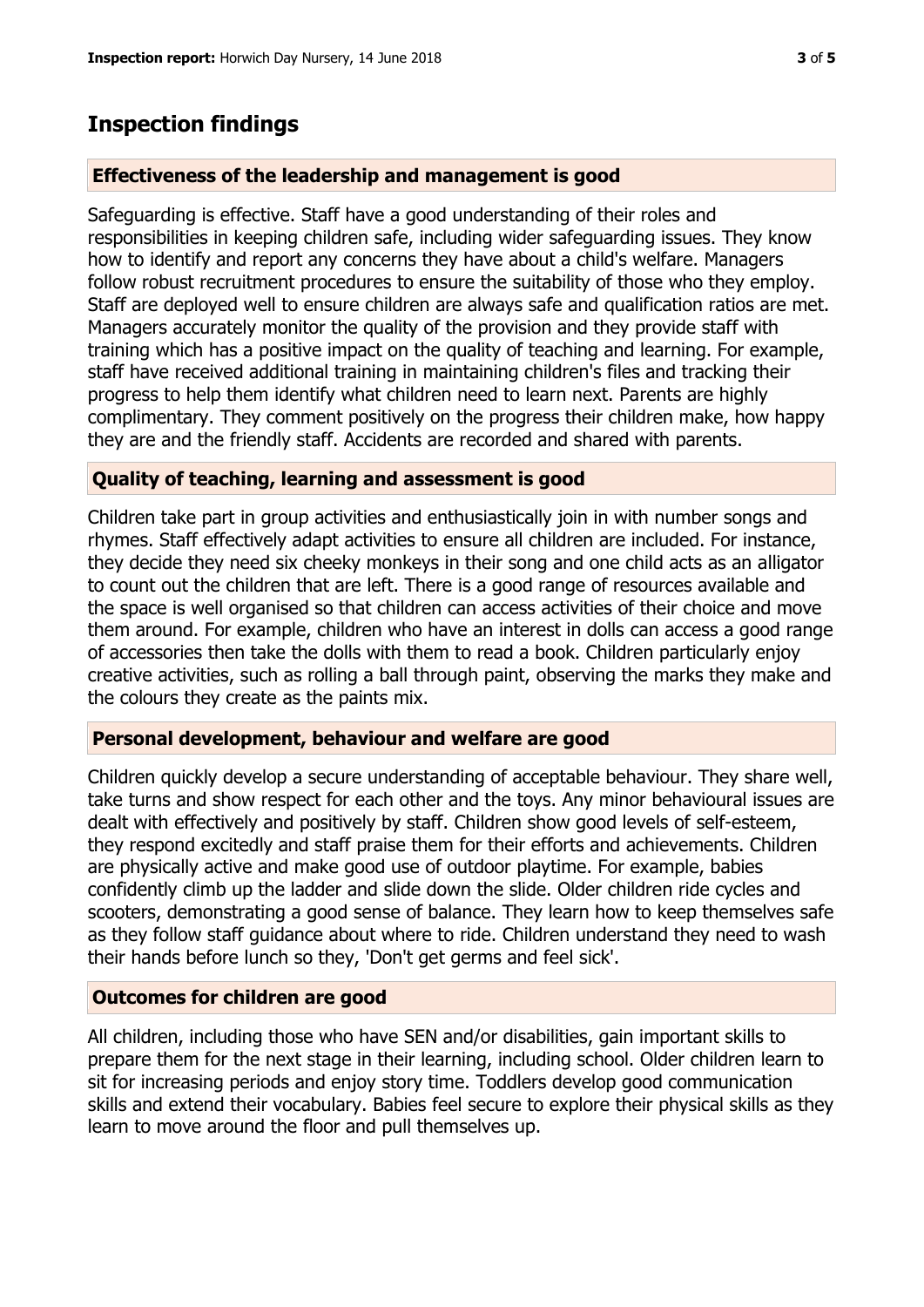# **Setting details**

| Unique reference number                             | EY548428                                                                             |  |
|-----------------------------------------------------|--------------------------------------------------------------------------------------|--|
| <b>Local authority</b>                              | <b>Bolton</b>                                                                        |  |
| <b>Inspection number</b>                            | 1137752                                                                              |  |
| <b>Type of provision</b>                            | Full-time provision                                                                  |  |
| Day care type                                       | Childcare - Non-Domestic                                                             |  |
| <b>Registers</b>                                    | Early Years Register, Compulsory Childcare<br>Register, Voluntary Childcare Register |  |
| Age range of children                               | $0 - 8$                                                                              |  |
| <b>Total number of places</b>                       | 70                                                                                   |  |
| Number of children on roll                          | 101                                                                                  |  |
| Name of registered person                           | Sheen Dad                                                                            |  |
| <b>Registered person unique</b><br>reference number | RP548427                                                                             |  |
| Date of previous inspection                         | Not applicable                                                                       |  |
| <b>Telephone number</b>                             | 01204317397                                                                          |  |

Horwich Day Nursery registered in 2017. The nursery employs 13 members of childcare staff. Of these, 10 hold appropriate early years qualifications at level 3 and above and one staff member holds qualified teacher status. The nursery opens Monday to Friday from 7am until 6pm, all year round. The nursery provides funded early education for two-, three- and four-year-old children.

This inspection was carried out by Ofsted under sections 49 and 50 of the Childcare Act 2006 on the quality and standards of provision that is registered on the Early Years Register. The registered person must ensure that this provision complies with the statutory framework for children's learning, development and care, known as the early years foundation stage.

Any complaints about the inspection or the report should be made following the procedures set out in the guidance 'Complaints procedure: raising concerns and making complaints about Ofsted', which is available from Ofsted's website: www.gov.uk/government/organisations/ofsted. If you would like Ofsted to send you a copy of the guidance, please telephone 0300 123 4234, or email enquiries@ofsted.gov.uk.